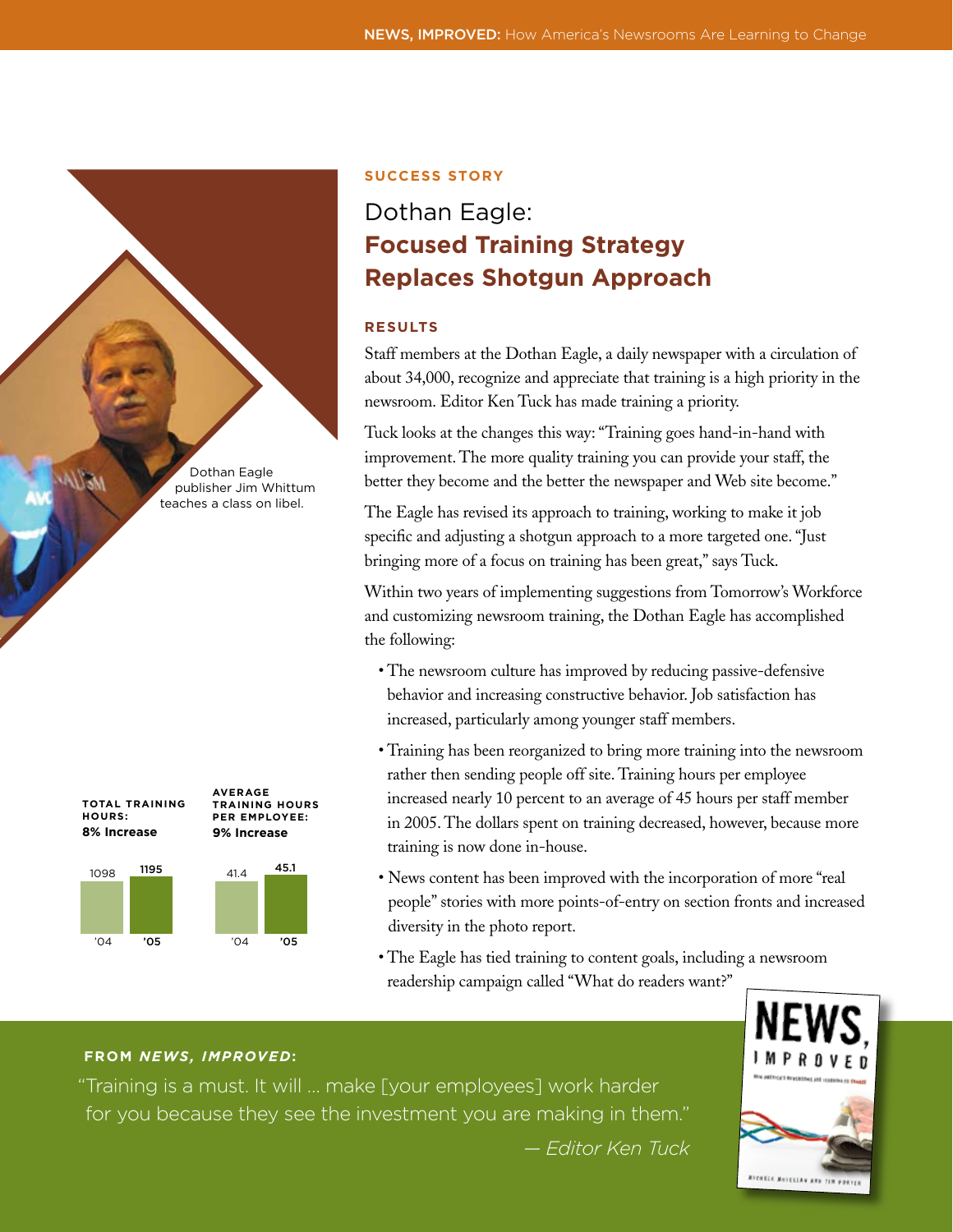

Staff members at the Dothan Eagle attend a session on media law taught by publisher Jim Whittum.

"When you seek and find quality training, it's worth every second and every dollar. As fast as the media landscape is shifting, if you are not providing your newsroom with quality training, you are falling behind, and eventually your newspaper will be irrelevant."

*— Editor Ken Tuck*

#### **Building Momentum**

When Tomorrow's Workforce consultant Judy Christie first visited the Eagle newsroom in July 2004, a redesign of the newspaper was in the planning stages. The newsroom wanted to improve the newspaper with new story forms, fresher writing and more "real people" stories. The newsroom also wanted to lower the number of institutional stories.

Staff brainstorming meetings initially shaped training. The new approach had two key parts – in-house writing and design training – organized and led by Editorial Page Editor Bill Perkins and Design Editor Andrew Small. In addition, the paper requested training sessions for the editors' group on topics such as goal-setting and time management.

After a year, on a recommendation from TW, the Eagle created an employee training committee. The staff committee is an integral part of planning for training.

Staff Reporter Lance Griffin, who leads the committee, feels the staff feedback has been helpful: "The staff knows what we need." The committee met steadily in the beginning and gathered suggestions from co-workers, making recommendations to Tuck. Those were used to pull together the training calendar for the year.

Bringing training in-house can be beneficial, but as the Eagle case demonstrates there can be bumps along the way. The writing coach idea, a component of the TW Learning Plan, was well received by Tuck and embraced by Perkins. However, initially because it was voluntary, it got off to a slow start. People responded that they didn't have time. Out of frustration Perkins resigned from leading it.

The staff requested it be brought back and that it be mandatory. Now the biweekly classes are well-attended, and the staff is engaged. Perkins not only leads two sessions in Dothan every other week, but also drives to a sister paper's newsroom to lead a session for them.

Both Perkins and Small say they have learned from the teaching process. "The main thing I've learned is how to coach better," says Small. Perkins is enjoying talking about sophisticated writing approaches with the group. He combines writing discussions with staff requested training on such basics as punctuation. "I've brushed up on the vocabulary of grammar," he says.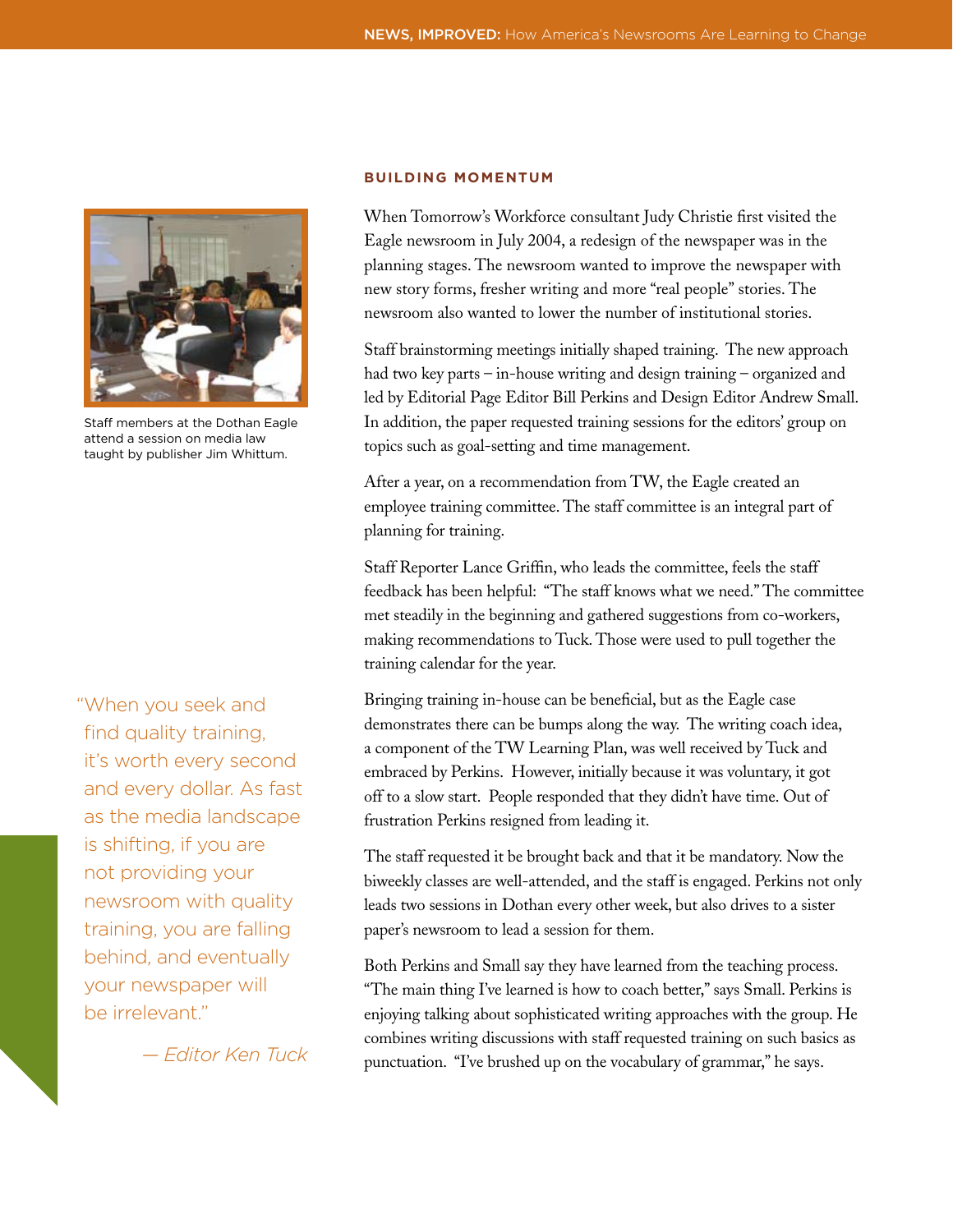"I would say our employee satisfaction and newsroom culture is at an all-time high. By investing heavily in training for the entire staff, it has shown them that management cares about each person. Training money is spread out equitably throughout the entire staff. Employees appreciate that."

*— Editor Ken Tuck*

# **Sustaining Change**

Dothan newsroom leaders commented that incorporating change has been difficult, but sustaining change is also a challenge. As one editor said, for about a month after a visit by writing coach Bruce DeSilva, the Eagle was "a different paper." People need to be reminded regularly to apply what they are learning and to be held accountable for it.

An encouraging component of the Eagle's progress is that the paper recognizes the ongoing need and is continuing to focus on writing with its in-house program. In addition, in a TW visit in April 2006 to the newsroom, there seemed to be much more discussion about writing styles than in earlier visits. As one editor said, "it was a different paper" for about a month after a visit from an outside writing coach. But people revert to old habits and need to be reminded regularly to apply new learning.

Survey results indicate that communications are improving, with staff members getting the message that change is needed and feeling they can participate in discussions concerning the paper. They may not yet fully understand or feel comfortable with the changes, however, and this is an area for ongoing work by newsroom leadership.

Tuck is committed to improving training and he urges other editors to do likewise. He noted that good training is worth every second and every dollar. "As fast as the media landscape is shifting, if you are not providing your newsroom with quality training, you are falling behind."



The Dothan Eagle redesign brought more story forms to the news pages.